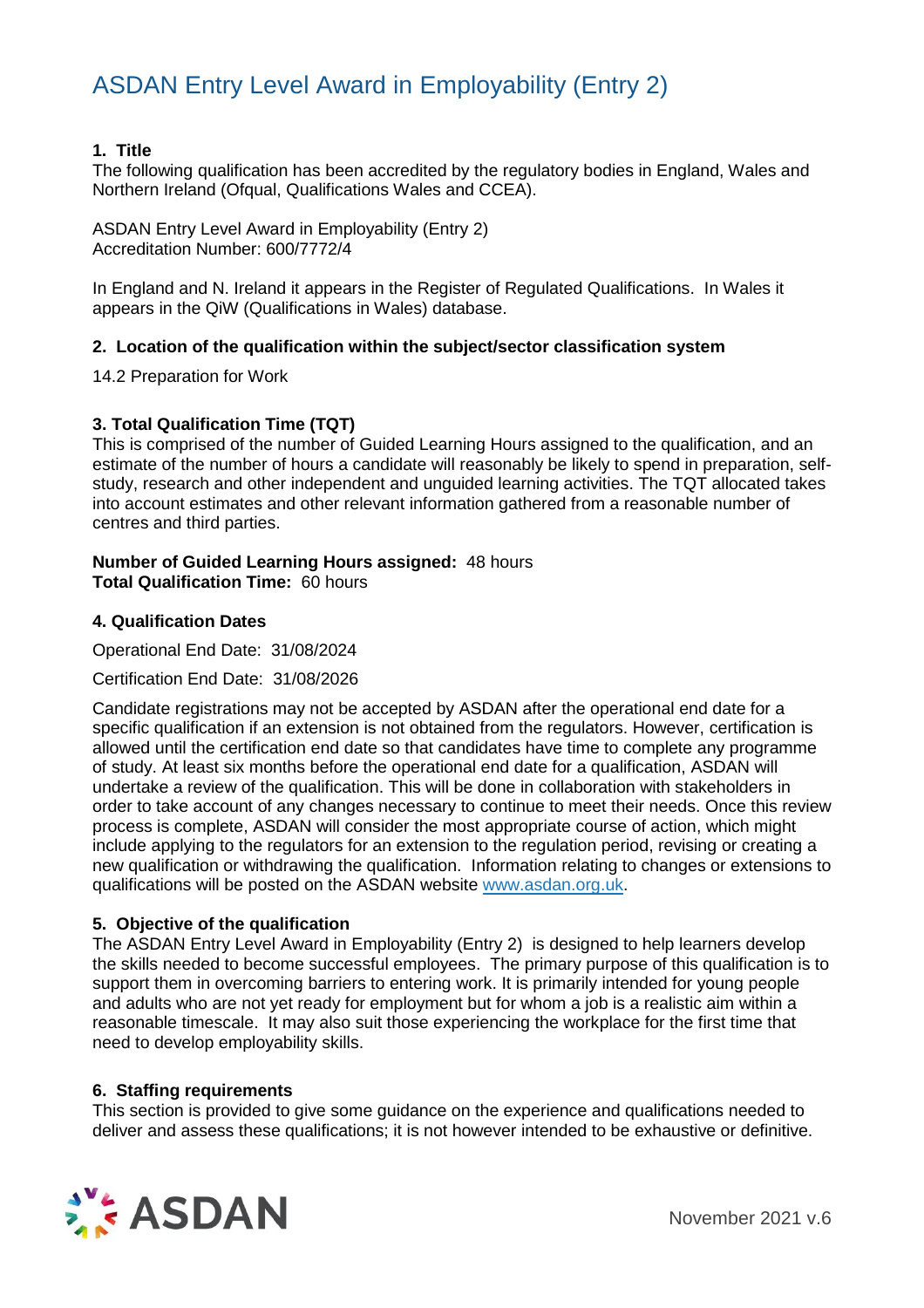Examples of relevant qualifications and occupational backgrounds are given as benchmarks. Other equivalent qualifications or backgrounds may also qualify prospective staff for delivery or assessment roles.

Centres must ensure that they have sufficient numbers of suitably experienced Assessors and Internal Moderators to ensure that qualifications are delivered effectively, and that appropriate judgements are made as to whether evidence being presented is valid, sufficient and reliable.

ASDAN cannot be held responsible for any difficulties that arise in the delivery or assessment process as a result of internal recruitment decisions. Recruitment should be made at the discretion of centres, and centres should be aware that it is their responsibility to ensure that all staff involved in the delivery and assessment of ASDAN qualifications are suitably qualified.

Examples of relevant qualifications: Assessor/Internal Verifier awards Examples of work experience: Demonstrable experience of knowledge of the subject area.

The ASDAN **Centre Guidance** (Section 2.2, Roles and Responsibilities) outlines the range of functions necessary for candidate achievement, and the expectations for suitable qualifications/experience.

#### **7. Units**

The units listed below are available for the qualification:

| <b>Title</b>                                           | Level          | Unit reference     | <b>Credit rating</b><br>(if applicable) | <b>Unit Group</b> |
|--------------------------------------------------------|----------------|--------------------|-----------------------------------------|-------------------|
| Maintaining Work Standards                             | E <sub>2</sub> | MWS E2             | $\overline{2}$                          | Core              |
| <b>Exploring Job Opportunities</b>                     | E <sub>2</sub> | EJO E <sub>2</sub> | $\overline{2}$                          | Core              |
| Learning through Work<br>Experience                    | E <sub>2</sub> | LWE E2             | 3                                       | Core              |
| <b>Communicating with Others</b><br>at Work            | E2             | CWO <sub>E2</sub>  | $\overline{1}$                          | Additional        |
| <b>Customer Service</b>                                | E2             | CS <sub>E2</sub>   | $\overline{2}$                          | Additional        |
| Health and Safety in the<br>Workplace                  | E <sub>2</sub> | HSW <sub>E2</sub>  | $\overline{2}$                          | Additional        |
| <b>Planning and Reviewing</b><br>Learning              | E2             | PRL <sub>E2</sub>  | $\overline{2}$                          | Additional        |
| <b>Rights and Responsibilities</b><br>in the Workplace | E <sub>2</sub> | RRW E2             | $\mathbf{1}$                            | Additional        |
| <b>Tackling Problems at Work</b>                       | E2             | TPW E2             | $\mathbf{1}$                            | Additional        |
| Travelling to work                                     | E2             | TTW E2             | $\overline{2}$                          | Additional        |
| <b>Working with Numbers</b>                            | E2             | WWN E2             | $\overline{2}$                          | Additional        |
| <b>Working with Others</b>                             | E <sub>2</sub> | WWO E2             | $\overline{2}$                          | Additional        |

### **8. Structure of the qualification**

The qualification is credit-based and candidates must choose a combination of units from those listed above. The qualification comprises Core and Additional units. Candidates must complete 6

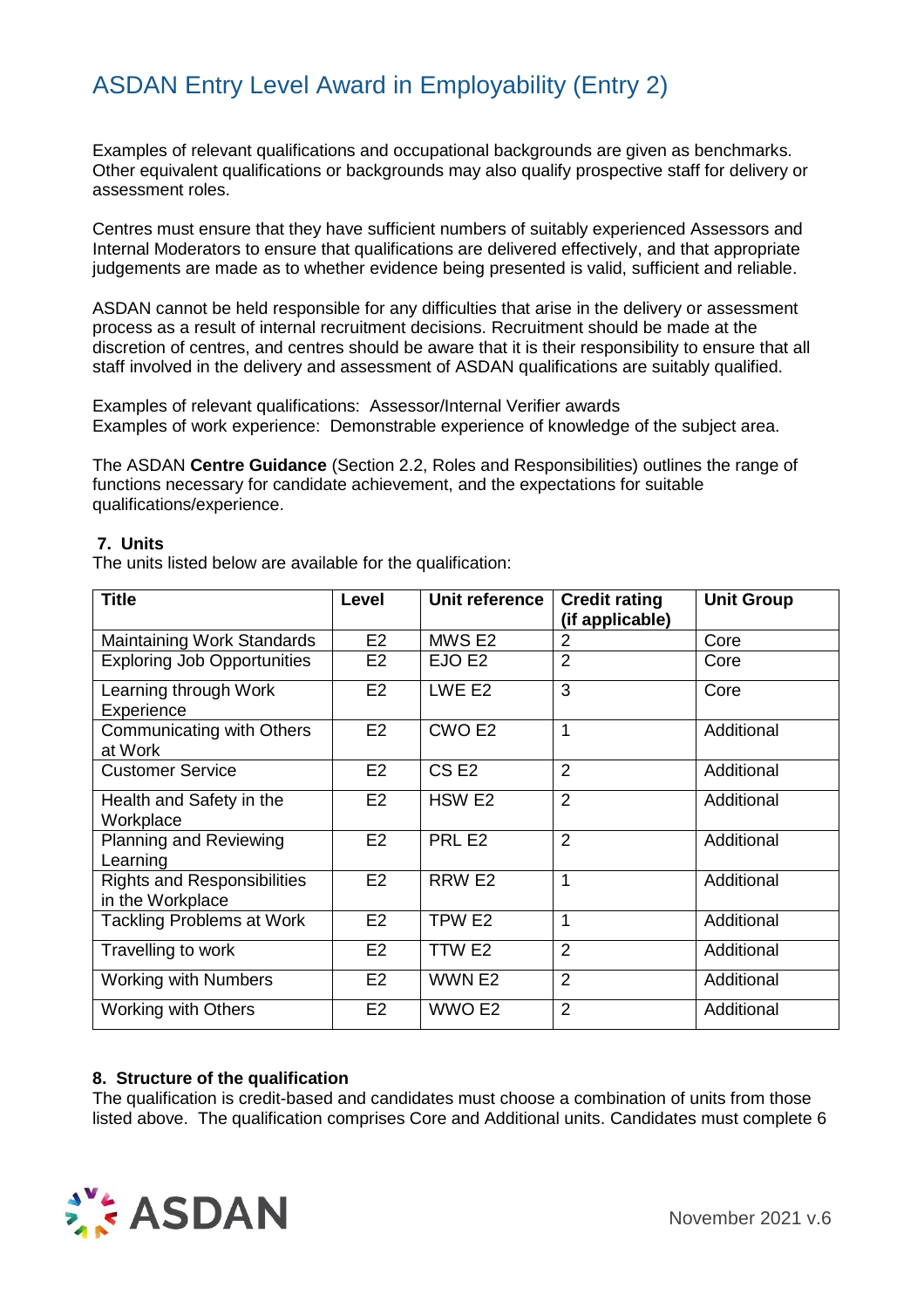credits worth of units in total, and must include at least one unit from the Core units group. The remainder of the credits can be achieved through either Core or Additional units. Candidates normally complete all units at the same level; however there is the flexibility to choose units from the level above the qualification outcome, if appropriate. For a full Award qualification, the candidate must achieve a minimum of 4 credits at the level of the qualification outcome.

#### **Credit transfer**

Candidates who have achieved any of the Employability units in the context of another qualification can transfer the credit already achieved, provided the unit was achieved within 3 years of the Employability external moderation date. A Centre Claim form and guidance are provided on the website in order to manage credit claims.

**Equivalent units** are units within other qualifications that have been judged to be similar enough in content to be counted instead of certain units within the qualification.

**Exemptions** are generally non-credit based units that can allow a candidate to be exempt from certain identified units. Where such opportunities exist, these are noted in the specifications for the unit.

Some of the units have equivalent units or exemptions identified against them. A Centre Claim form and guidance are provided on the website in order to manage credit claims and exemptions.

Evidence to fully meet the Employability Standards is generated by completing activities to demonstrate skills, knowledge and understanding relevant to the units the candidate is working towards (approximately 60 hours of work).

Optional **student books** for Entry 2, Entry 3 and Level 1 are available for centres to download from the members area of the ASDAN website. These books contain activity ideas that could assist candidates in meeting the unit requirements.

**Resource sheets** have been developed to help candidates generate appropriate and focused evidence. These can be downloaded from the members area of the ASDAN website and their use is optional if equivalent evidence is provided in other ways.

Candidates who do not achieve the full qualification requirements will receive certification for those units which they have successfullly completed

The mandatory **Standards with Guidance** document, which is provided to support centres in the delivery and assessment of the qualification, provides additional guidance on the appropriate type, quality and quantity of evidence required in order for learners to show they have met the required standard.

The mandatory **Centre Guidance** contains all the information centres need in order to successfully deliver, assess and internally moderate the qualification and submit learners for certification.

#### **9. Prior achievement and recognition of prior learning**

There are no specific recommended prior learning requirements for this qualification. This qualification has been developed for use by schools, academies and colleges to accredit or

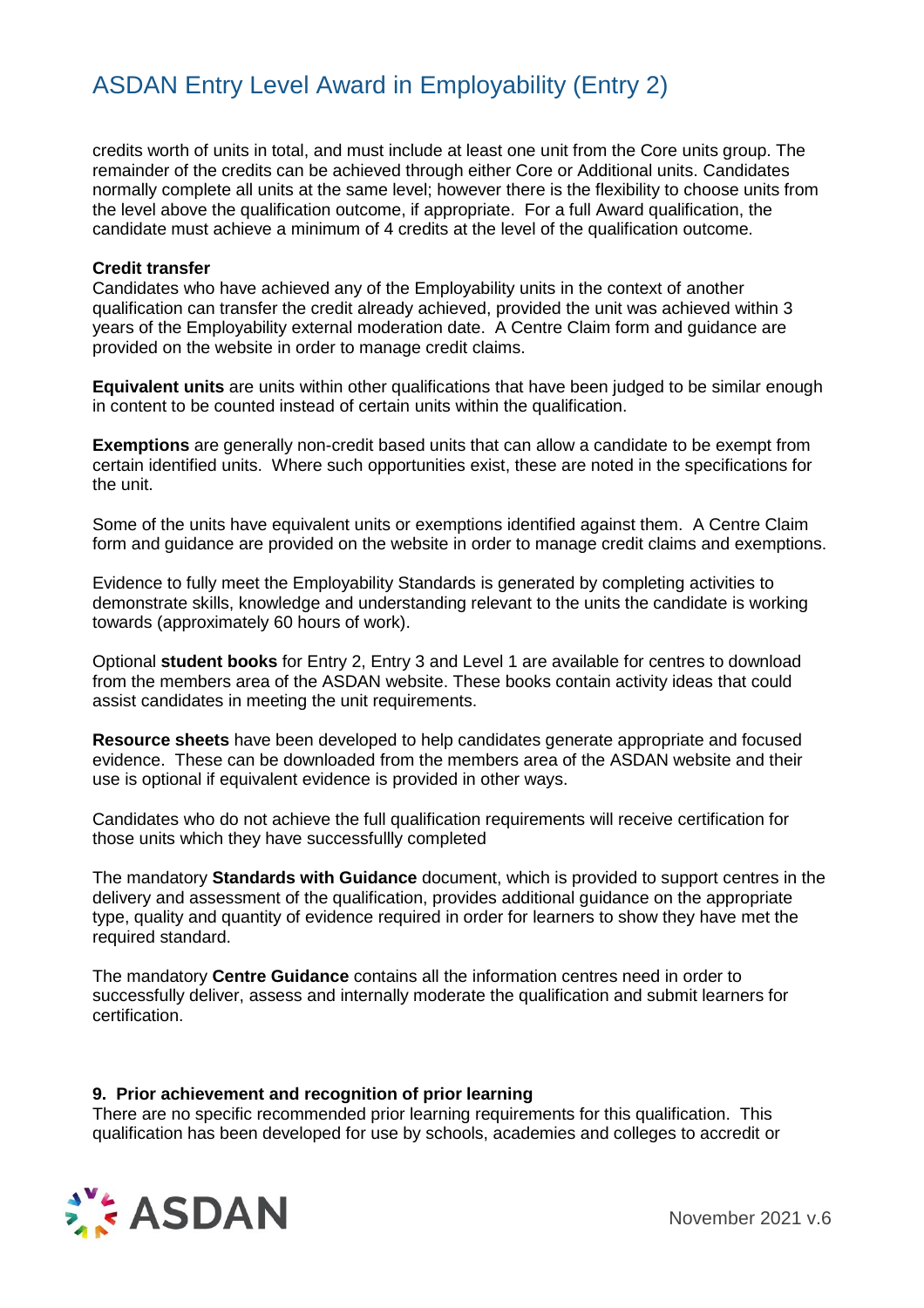contribute to work-related learning; careers education; enterprise education; work experience; PSHE and PLTS development. Centres are responsible for ensuring that this qualification is appropriate for the age and ability of their candidates.

#### **Recognition of Prior Learning (RPL)**

RPL is where a candidate has achieved something relevant to the qualification without formal recognition such as a certificate. ASDAN has a policy on RPL which allows all claims to be considered on an individual basis.

#### **10. Progression opportunities**

ASDAN Entry Level Certificate in Employability E2

ASDAN Entry Level Award and Certificate in Employability E3

Progression routes for candidates achieving the Employability qualifications include apprenticeships, traineeships, employment, further education and any other qualifications at a higher level.

#### **11. Assessment and moderation**

Candidates complete a **portfolio of evidence** which is internally assessed by centre assessors against the unit assessment criteria. Assessors need to ensure that there is explicit evidence in the portfolio to show that the candidate has met the required standard.

There is a mandatory **Assessment Checklist** provided for each unit (see example below). These can be downloaded from the ASDAN website and must be completed by the assessor when the candidate completes each unit. Each Assessment Checklist must be signed by the candidate, assessor and internal moderator to authenticate the work, and added to each candidate's portfolio of evidence.

**Internal moderation** is undertaken by the centre; following their own sampling strategy. The internal moderator provides the vital link between the assessors and the external moderator, and acts as the centre's quality assurance representative.

**External moderation** is carried out by ASDAN's External Moderators who look at the quality and compare the standards of a sample of candidates' work to ensure that national standards are being met, monitor assessment practice and, where problems are identified, take action to ensure that assessment conforms to national standards.

#### **12. Assessment language**

ASDAN qualifications are published and assessed in English only.

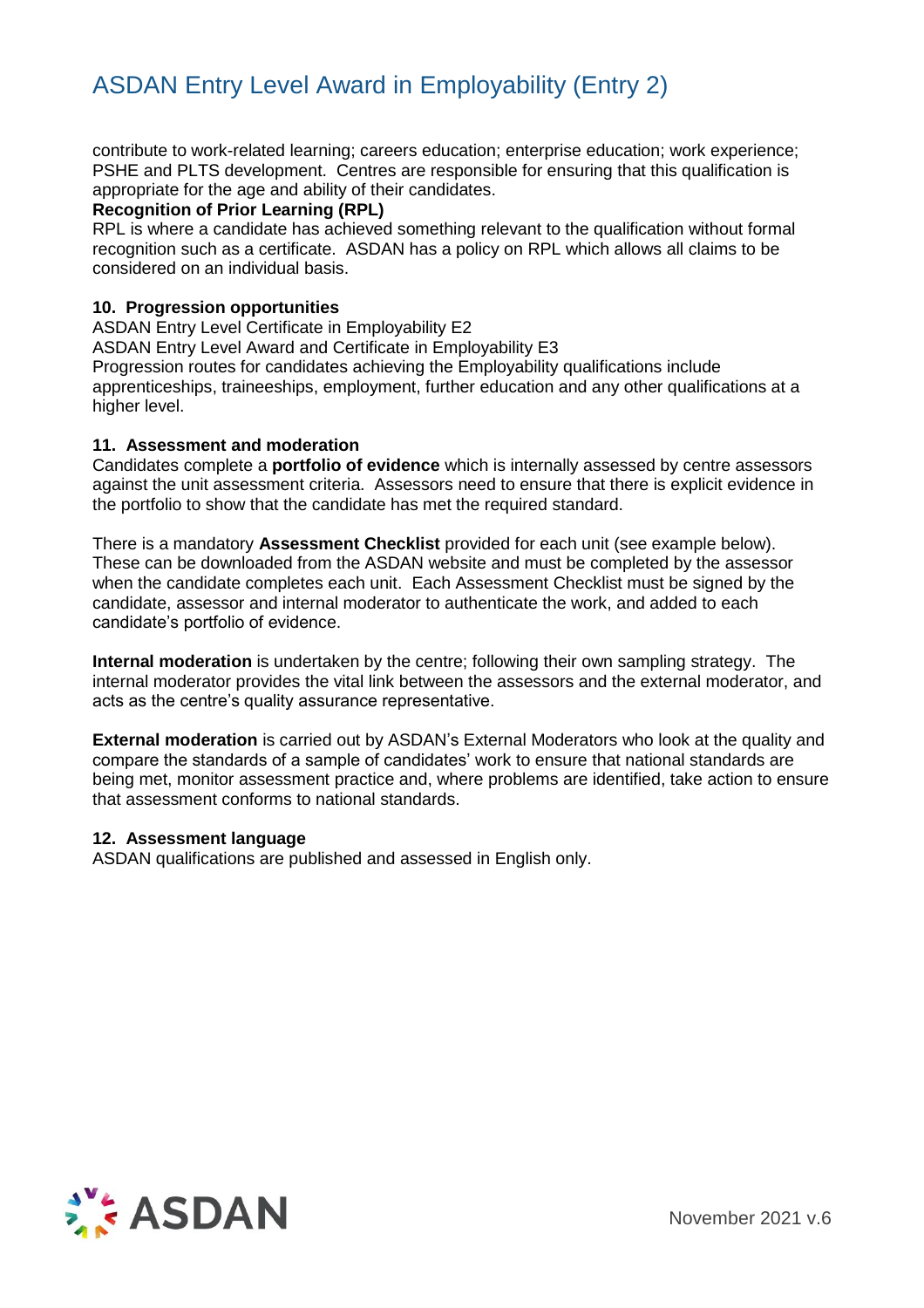### **13. Standards**

The standards for each unit are as follows:

| Title:                                                                                             | Maintaining work standards |                                                                                                                                                                                                                                       |
|----------------------------------------------------------------------------------------------------|----------------------------|---------------------------------------------------------------------------------------------------------------------------------------------------------------------------------------------------------------------------------------|
| Unique reference number                                                                            | R/504/5253                 |                                                                                                                                                                                                                                       |
| Level:                                                                                             | E <sub>2</sub>             |                                                                                                                                                                                                                                       |
| Credit Value (if any):                                                                             | $\overline{2}$             |                                                                                                                                                                                                                                       |
| <b>Learning outcomes</b>                                                                           |                            | <b>Assessment criteria</b>                                                                                                                                                                                                            |
| The learner will:                                                                                  |                            | The learner can:                                                                                                                                                                                                                      |
| E2.1 Understand timekeeping and                                                                    |                            | 1.1 Describe good timekeeping                                                                                                                                                                                                         |
| attendance requirements                                                                            |                            | 1.2 Describe good attendance                                                                                                                                                                                                          |
|                                                                                                    |                            | 1.3 State the requirements for timekeeping and<br>attendance in own organisation                                                                                                                                                      |
|                                                                                                    |                            | 1.4 Describe what to do if late or unable to attend                                                                                                                                                                                   |
| E2.2 Be able to complete activities to the<br>required standard                                    |                            | 2.1 Identify the standard required for a given activity<br>in terms of quality and timescale                                                                                                                                          |
|                                                                                                    |                            | 2.2 Follow steps to complete the activity to the<br>required standard                                                                                                                                                                 |
|                                                                                                    |                            | 2.3 Follow safety procedures when carrying out the<br>activity                                                                                                                                                                        |
|                                                                                                    |                            | 2.4 Use help if needed                                                                                                                                                                                                                |
| Additional information about the unit                                                              |                            |                                                                                                                                                                                                                                       |
| Organisation reference code                                                                        |                            | MWSE2                                                                                                                                                                                                                                 |
| Unit aim/purpose                                                                                   |                            | To enable learners to show they understand the<br>standards required for attendance and timekeeping in<br>their own organisation and to demonstrate they can<br>follow instructions to complete activities to a specified<br>standard |
| Requirements about the way the units                                                               |                            | N/A                                                                                                                                                                                                                                   |
| must be assessed (if appropriate)                                                                  |                            |                                                                                                                                                                                                                                       |
| Guidance on suitable types of supporting<br>evidence                                               |                            | Training agreement; codes of practice and/or<br>procedures with relevant sections<br>annotated/highlighted; witness testimony; photos<br>with explanatory statements; review records; other<br>relevant evidence                      |
| Unit review date                                                                                   |                            | 31/12/17                                                                                                                                                                                                                              |
| Unit place in the structure of an accredited<br>qualification (e.g. Mandatory or optional<br>etc.) |                            | One of 3 units in core units group. At least one unit<br>must be completed from this group.                                                                                                                                           |
| Equivalent ASDAN unit/s or exemptions                                                              |                            | Understanding work standards E2 (Employability<br>2010/Diploma in Life Skills)<br>Maintaining work standards E3 (Employability<br>2010/Diploma in Life Skills)                                                                        |

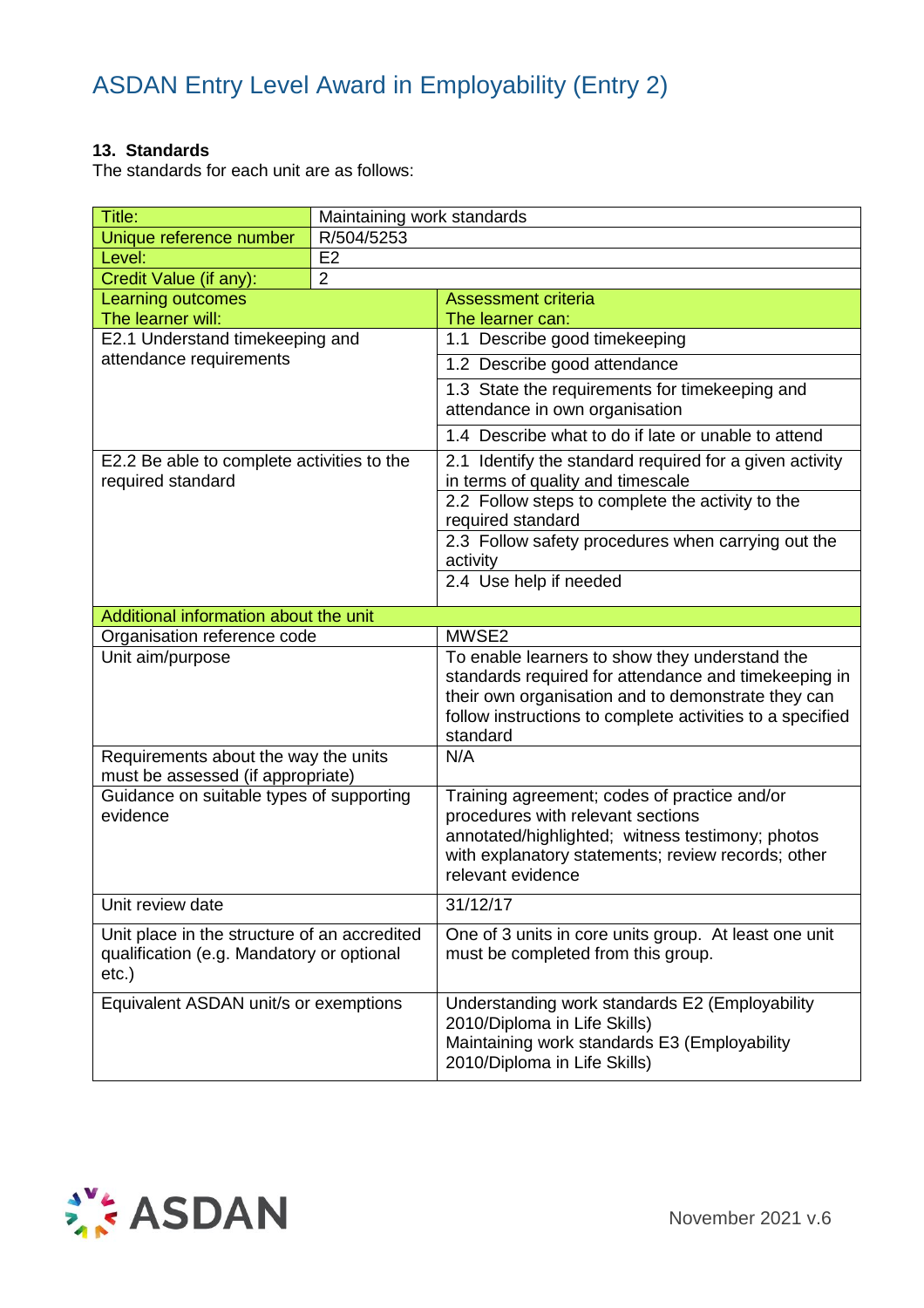| Title:                                                                                                |                | Exploring job opportunities                                                                                                                                                                                                                                                                                            |  |
|-------------------------------------------------------------------------------------------------------|----------------|------------------------------------------------------------------------------------------------------------------------------------------------------------------------------------------------------------------------------------------------------------------------------------------------------------------------|--|
| Unique reference number                                                                               | F/504/5149     |                                                                                                                                                                                                                                                                                                                        |  |
| Level:                                                                                                | E <sub>2</sub> |                                                                                                                                                                                                                                                                                                                        |  |
| Credit Value (if any):                                                                                | $\overline{2}$ |                                                                                                                                                                                                                                                                                                                        |  |
| <b>Learning outcomes</b>                                                                              |                | <b>Assessment criteria</b>                                                                                                                                                                                                                                                                                             |  |
| The learner will:                                                                                     |                | The learner can:                                                                                                                                                                                                                                                                                                       |  |
| E2.1 Understand how to relate their skills                                                            |                | 1.1 Use given information to identify job opportunities                                                                                                                                                                                                                                                                |  |
| and interests to potential job opportunities                                                          |                | 1.2 Identify their skills and interests                                                                                                                                                                                                                                                                                |  |
|                                                                                                       |                | 1.3 Identify skills and qualities they would need to do<br>particular jobs                                                                                                                                                                                                                                             |  |
| E2.2 Be able to communicate information<br>about themselves which is relevant to a                    |                | 2.1 Identify a job role which is of interest to<br>themselves                                                                                                                                                                                                                                                          |  |
| particular job role                                                                                   |                | 2.2 Agree how they will present information about<br>themselves                                                                                                                                                                                                                                                        |  |
|                                                                                                       |                | 2.3 Communicate straightforward information about<br>themselves which is relevant to the job role                                                                                                                                                                                                                      |  |
| Additional information about the unit                                                                 |                |                                                                                                                                                                                                                                                                                                                        |  |
| Organisation reference code                                                                           |                | EJOE2                                                                                                                                                                                                                                                                                                                  |  |
| Unit aim/purpose                                                                                      |                | To enable learners to identify potential job<br>opportunities and to show they understand how to<br>relate their interests, skills and qualities to particular<br>job roles                                                                                                                                            |  |
| Requirements about the way the units<br>must be assessed (if appropriate)                             |                | N/A                                                                                                                                                                                                                                                                                                                    |  |
| Guidance on suitable types of supporting<br>evidence                                                  |                | Printouts of job adverts with relevant sections<br>highlighted/annotated; printouts showing job<br>requirements with relevant sections<br>highlighted/annotated; skills/quality audit; application<br>paperwork; records of a simulated job<br>interview/witness testimony/video recording; other<br>relevant evidence |  |
| Unit review date                                                                                      |                | 31/12/17                                                                                                                                                                                                                                                                                                               |  |
| Unit place in the structure of an accredited<br>qualification (e.g. Mandatory or optional<br>$etc.$ ) |                | One of 3 units in core units group. At least one unit<br>must be completed from this group.                                                                                                                                                                                                                            |  |
| Equivalent ASDAN unit/s or exemptions                                                                 |                | Exploring job opportunities E2 (Employability<br>2010/Diploma in Life Skills)<br>Exploring job opportunities E3 - 1 credit only<br>(Employability 2010/Diploma in Life Skills)                                                                                                                                         |  |

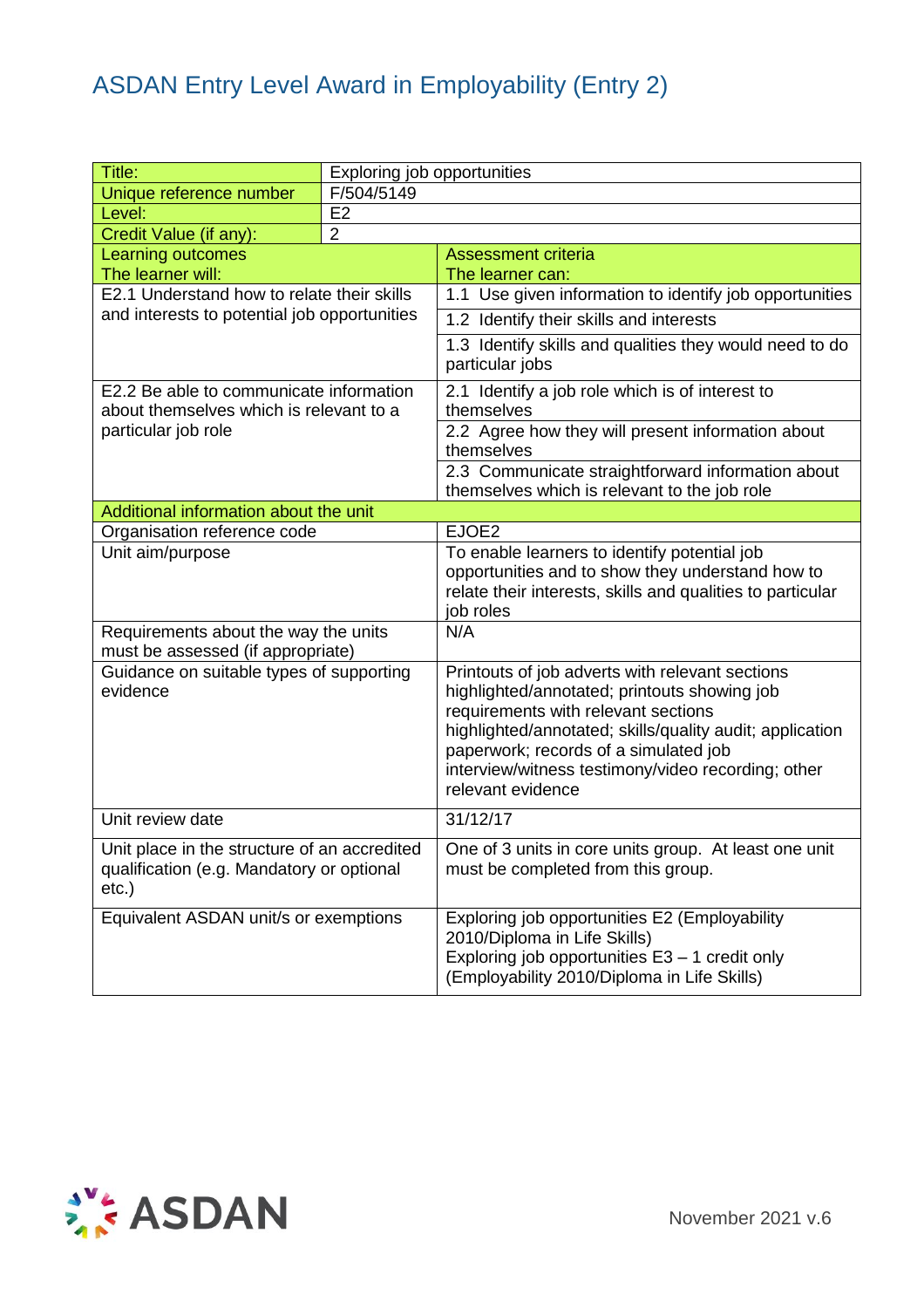| Title:                                                                                                |            | Learning through work experience                                                                                                                                             |
|-------------------------------------------------------------------------------------------------------|------------|------------------------------------------------------------------------------------------------------------------------------------------------------------------------------|
| Unique reference number                                                                               | J/504/5184 |                                                                                                                                                                              |
| Level:                                                                                                | E2         |                                                                                                                                                                              |
| Credit Value (if any):                                                                                | 3          |                                                                                                                                                                              |
| Learning outcomes                                                                                     |            | <b>Assessment criteria</b>                                                                                                                                                   |
| The learner will:                                                                                     |            | The learner can:                                                                                                                                                             |
| E2.1 Be able to prepare for learning in the                                                           |            | 1.1 State location of workplace                                                                                                                                              |
| workplace                                                                                             |            | 1.2 Identify the time to be at work                                                                                                                                          |
|                                                                                                       |            | 1.3 Identify the person to report to                                                                                                                                         |
|                                                                                                       |            | 1.4 State what to wear at work                                                                                                                                               |
|                                                                                                       |            | 1.5 State what they want to learn from the work<br>experience                                                                                                                |
| E2.2 Be able to carry out straightforward<br>activities in the workplace                              |            | 2.1 Follow instructions to carry out straightforward<br>tasks and activities                                                                                                 |
|                                                                                                       |            | 2.2 Use help when given                                                                                                                                                      |
| E2.3 Be able to identify what they learnt                                                             |            | 3.1 Review the workplace experience with an                                                                                                                                  |
| from the workplace experience                                                                         |            | appropriate person                                                                                                                                                           |
|                                                                                                       |            | 3.2 List what they liked and disliked about the                                                                                                                              |
|                                                                                                       |            | workplace experience                                                                                                                                                         |
|                                                                                                       |            | 3.3 List what they learnt from the workplace<br>experience                                                                                                                   |
|                                                                                                       |            | 3.4 State whether their future plans have changed as                                                                                                                         |
|                                                                                                       |            | a result of the work experience                                                                                                                                              |
| Additional information about the unit                                                                 |            |                                                                                                                                                                              |
| Organisation reference code                                                                           |            | LWEE2                                                                                                                                                                        |
| Unit aim/purpose                                                                                      |            | To enable learners to show they can prepare for,<br>carry out and review their workplace learning, and to<br>help learners make work related decisions about their<br>future |
| Requirements about the way the units<br>must be assessed (if appropriate)                             |            | N/A                                                                                                                                                                          |
| Guidance on suitable types of supporting<br>evidence                                                  |            | Records of preparing for the placement; witness<br>statement from placement supervisor; review records;<br>other relevant evidence                                           |
| Unit review date                                                                                      |            | 31/12/17                                                                                                                                                                     |
| Unit place in the structure of an accredited<br>qualification (e.g. Mandatory or optional<br>$etc.$ ) |            | One of 3 units in core units group. At least one unit<br>must be completed from this group.                                                                                  |
| Equivalent ASDAN unit/s or exemptions                                                                 |            | Learning through work experience E3 (Employability<br>2010)                                                                                                                  |

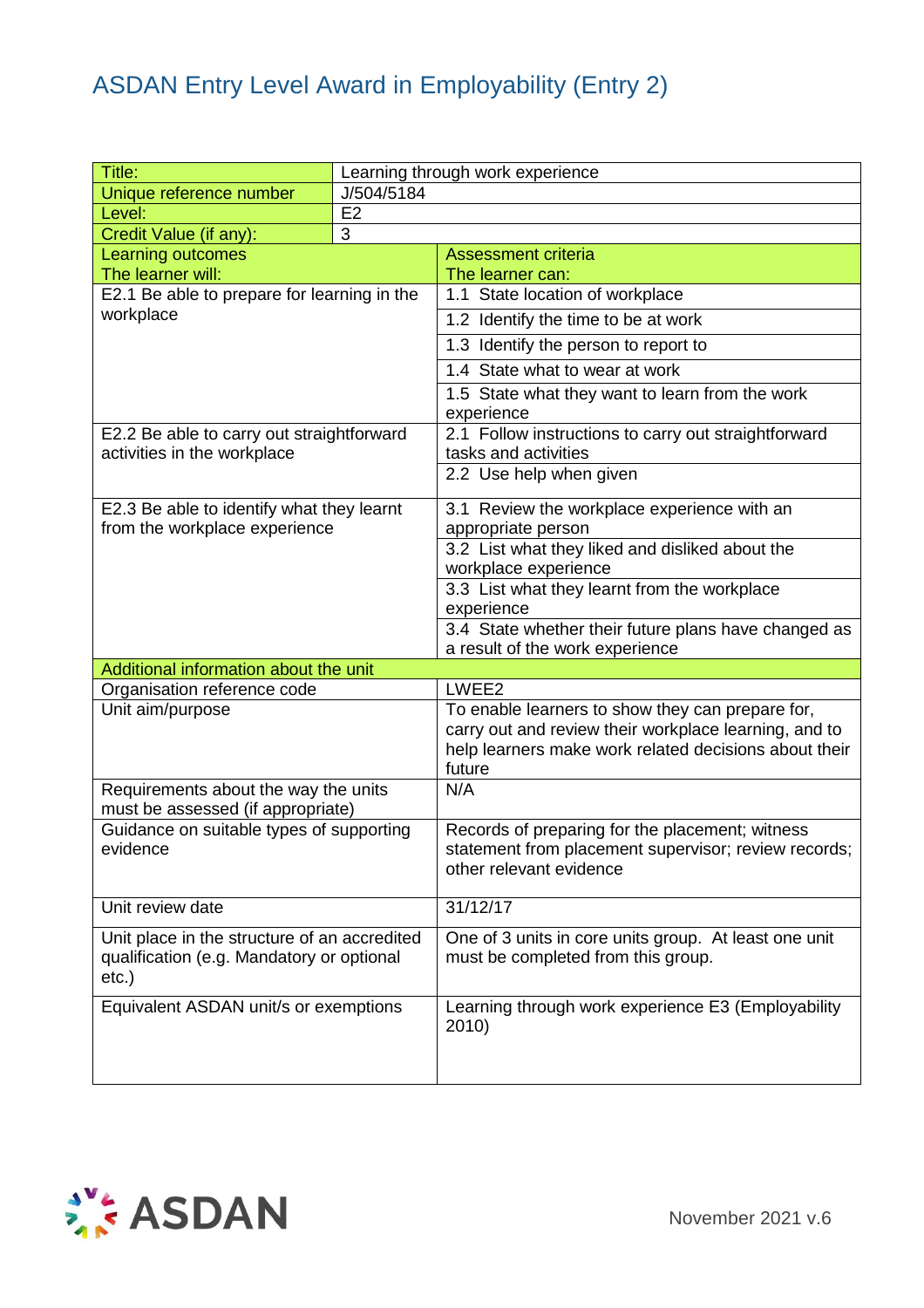| Title:                                       |            | Communicating with others at work                            |
|----------------------------------------------|------------|--------------------------------------------------------------|
| Unique reference number                      | Y/504/5142 |                                                              |
| Level:                                       | Entry 2    |                                                              |
| <b>Credit Value:</b>                         | 1          |                                                              |
| Learning outcomes                            |            | <b>Assessment criteria</b>                                   |
| The learner will:                            |            | The learner can:                                             |
| E2.1 Understand how people communicate       |            | 1.1 Give examples of the sorts of information people         |
| in the workplace                             |            | communicate in the workplace                                 |
|                                              |            | 1.2 Give examples of the ways that people                    |
|                                              |            | communicate in the workplace                                 |
| E2.2 Be able to take an active part in       |            | 2.1 Identify the main points of short                        |
| exchanges about straightforward work         |            | explanations/instructions                                    |
| related topics                               |            | 2.2 Make clear and appropriate contributions to<br>exchanges |
|                                              |            | 2.3 Ask relevant questions                                   |
|                                              |            | 2.4 Respond to straightforward questions                     |
|                                              |            | appropriately                                                |
| Additional information about the unit        |            |                                                              |
| Organisation reference code                  |            | CWOE2                                                        |
|                                              |            |                                                              |
| Unit aim/purpose                             |            | To enable learners to show they have an                      |
|                                              |            | understanding of workplace communication and to              |
|                                              |            |                                                              |
|                                              |            | show they can take part in workplace exchanges               |
|                                              |            | about familiar topics.                                       |
| Requirements about the way the units         |            | N/A                                                          |
| must be assessed (if appropriate)            |            |                                                              |
| Guidance on suitable types of supporting     |            | Candidate statements; photographs with explanatory           |
| evidence                                     |            | statements; video recordings of                              |
|                                              |            | discussions/exchanges; witness testimony; review             |
|                                              |            | records; other relevant evidence                             |
| Unit review date                             |            | 31/12/17                                                     |
| Unit place in the structure of an accredited |            | Optional unit                                                |
| qualification (e.g. Mandatory or optional    |            |                                                              |
| $etc.$ )                                     |            |                                                              |
| Equivalent ASDAN unit/s or exemptions        |            | N/A                                                          |

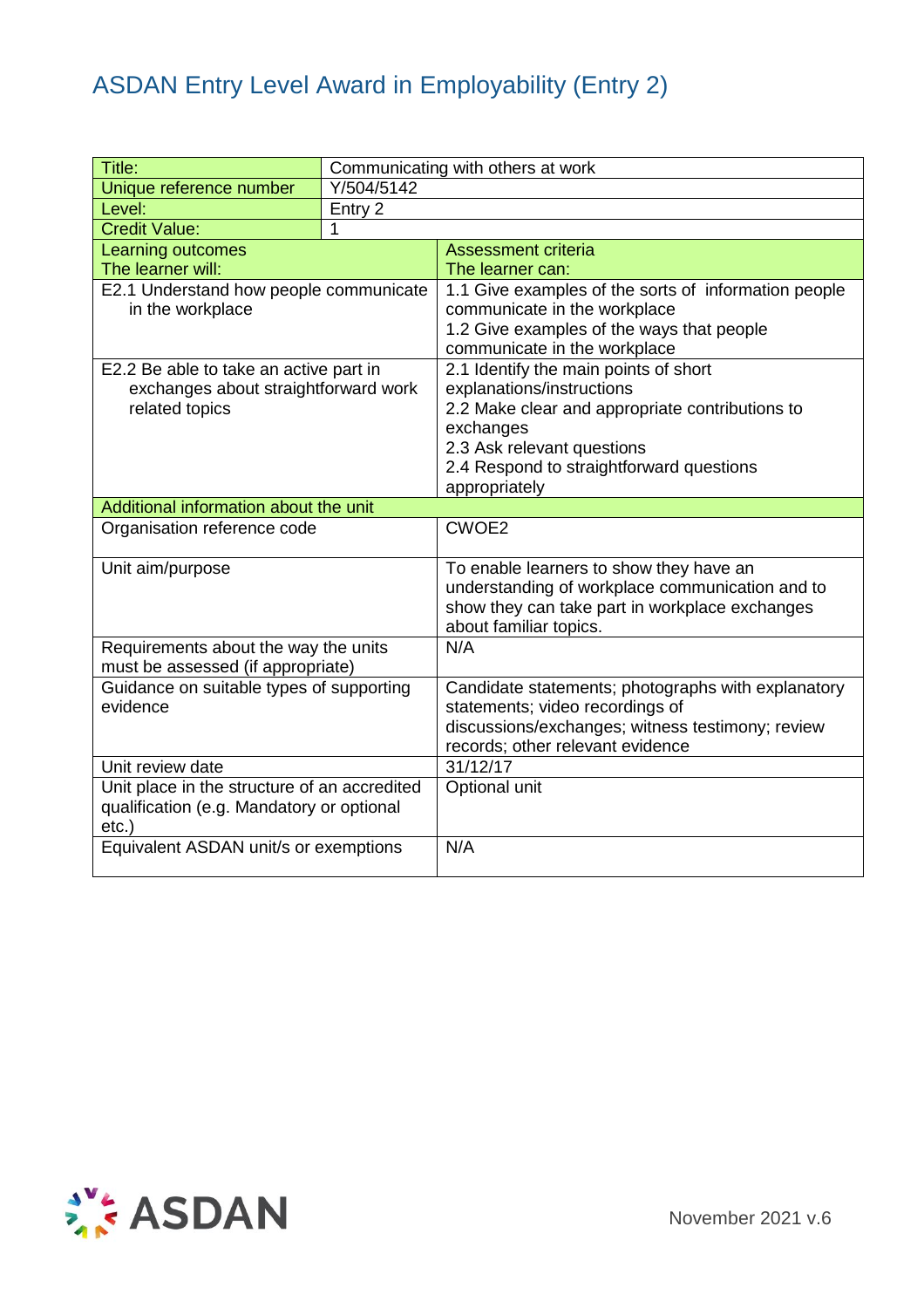| Title:                                                                                                | <b>Customer Service</b> |                                                                                                                                                                                                                                                                    |
|-------------------------------------------------------------------------------------------------------|-------------------------|--------------------------------------------------------------------------------------------------------------------------------------------------------------------------------------------------------------------------------------------------------------------|
| Unique reference number                                                                               | Y/504/5139              |                                                                                                                                                                                                                                                                    |
| Level:                                                                                                | Entry 2                 |                                                                                                                                                                                                                                                                    |
| <b>Credit Value:</b>                                                                                  | $\overline{2}$          |                                                                                                                                                                                                                                                                    |
| Learning outcomes                                                                                     |                         | <b>Assessment criteria</b>                                                                                                                                                                                                                                         |
| The learner will:                                                                                     |                         | The learner can:                                                                                                                                                                                                                                                   |
| E2.1 Understand how customers like to be<br>treated                                                   |                         | 1.1 Give examples of how to give good customer<br>service                                                                                                                                                                                                          |
| E2.2 Understand own role in providing a<br>service to customers                                       |                         | 2.1 Identify the customers they work with<br>2.2 Describe the work they do with customers                                                                                                                                                                          |
| E2.3 Be able to work with customers                                                                   |                         | 3.1 Greet customers in an appropriate manner<br>3.2 Respond to straightforward questions from<br>customers in an appropriate way                                                                                                                                   |
| Additional information about the unit                                                                 |                         |                                                                                                                                                                                                                                                                    |
| Organisation reference code                                                                           |                         | CSE <sub>2</sub>                                                                                                                                                                                                                                                   |
| Unit aim/purpose                                                                                      |                         | To enable learners to show they understand how<br>customers like to be treated and to be able to interact<br>with customers in an appropriate way.                                                                                                                 |
| Requirements about the way the units<br>must be assessed (if appropriate)                             |                         | N/A                                                                                                                                                                                                                                                                |
| Guidance on suitable types of supporting<br>evidence                                                  |                         | Candidate statements; printouts of customer service<br>information with relevant sections<br>highlighted/annotated; photographs with explanatory<br>statements; records of discussions; observation<br>record/witness testimony/video recording; review<br>records |
| Unit review date                                                                                      |                         | 31/12/17                                                                                                                                                                                                                                                           |
| Unit place in the structure of an accredited<br>qualification (e.g. Mandatory or optional<br>$etc.$ ) |                         | Optional unit                                                                                                                                                                                                                                                      |
| Equivalent ASDAN unit/s or exemptions                                                                 |                         | N/A                                                                                                                                                                                                                                                                |

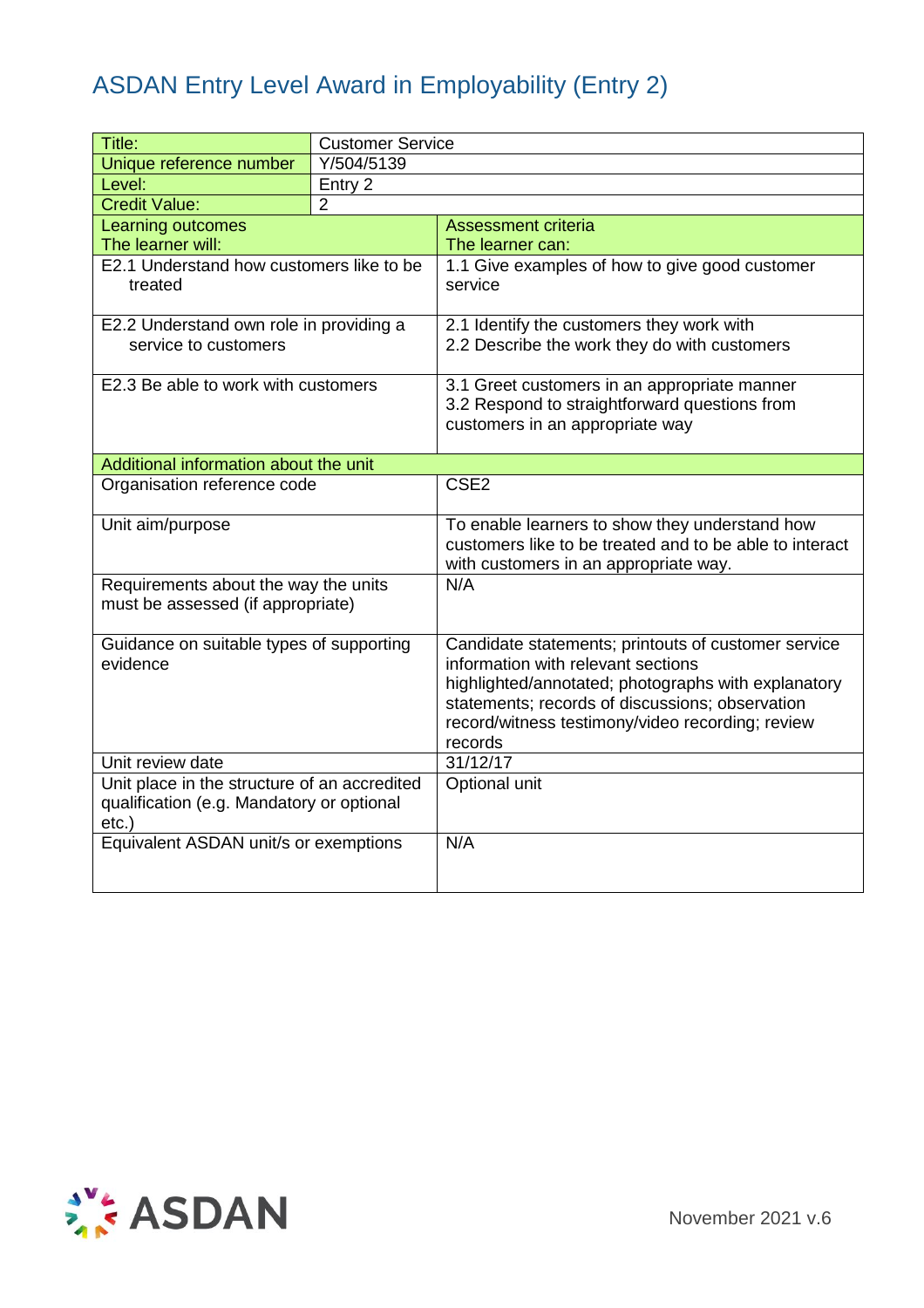| Title:                                                                                                |                | Health and safety in the workplace                                                                                                                                                                                                                                                                                         |
|-------------------------------------------------------------------------------------------------------|----------------|----------------------------------------------------------------------------------------------------------------------------------------------------------------------------------------------------------------------------------------------------------------------------------------------------------------------------|
| Unique reference number                                                                               | H/504/5175     |                                                                                                                                                                                                                                                                                                                            |
| Level:                                                                                                | Entry 2        |                                                                                                                                                                                                                                                                                                                            |
| <b>Credit Value:</b>                                                                                  | $\overline{2}$ |                                                                                                                                                                                                                                                                                                                            |
| <b>Learning outcomes</b>                                                                              |                | <b>Assessment criteria</b>                                                                                                                                                                                                                                                                                                 |
| The learner will:                                                                                     |                | The learner can:                                                                                                                                                                                                                                                                                                           |
| E2.1 Understand why it is important to<br>follow health and safety instructions in<br>the workplace   |                | 1.1 Give a reason why it is important to follow health<br>and safety instructions in the workplace                                                                                                                                                                                                                         |
| E2.2 Know the fire procedure in own<br>organisation                                                   |                | 2.1 Describe what to do if the fire alarm goes off                                                                                                                                                                                                                                                                         |
| E2.3 Know how to identify hazards, safety<br>signs and protective equipment in the<br>workplace       |                | 3.1 Give an example of a workplace hazard<br>3.2 Identify common safety signs in the workplace and<br>state what they mean<br>3.3 Identify protective equipment/clothing that is used<br>in the workplace                                                                                                                  |
| E2.4 Be able to follow health and safety<br>procedures and instructions to<br>complete tasks safely   |                | 4.1 Follow the health and safety procedure they have<br>been given when carrying out a task<br>4.2 Use tools or equipment safely<br>4.3 Follow instructions to keep their work area clean<br>and tidy                                                                                                                      |
| Additional information about the unit                                                                 |                |                                                                                                                                                                                                                                                                                                                            |
| Organisation reference code                                                                           |                | HSWE <sub>2</sub>                                                                                                                                                                                                                                                                                                          |
| Unit aim/purpose                                                                                      |                | To enable learners to show they have a basic<br>understanding of workplace health and safety and are<br>able to carry out straightforward tasks safely                                                                                                                                                                     |
| Requirements about the way the units<br>must be assessed (if appropriate)                             |                | N/A                                                                                                                                                                                                                                                                                                                        |
| Guidance on suitable types of supporting<br>evidence                                                  |                | Candidate statements; health and safety<br>information/images with relevant sections<br>highlighted/annotated; photographs with explanatory<br>statements; video recordings of the candidate<br>identifying safety signs, carrying out tasks safely etc.;<br>witness testimony; review records; other relevant<br>evidence |
| Unit review date                                                                                      |                | 31/12/17                                                                                                                                                                                                                                                                                                                   |
| Unit place in the structure of an accredited<br>qualification (e.g. Mandatory or optional<br>$etc.$ ) |                | Optional unit                                                                                                                                                                                                                                                                                                              |
| Equivalent ASDAN unit/s or exemptions                                                                 |                | N/A                                                                                                                                                                                                                                                                                                                        |

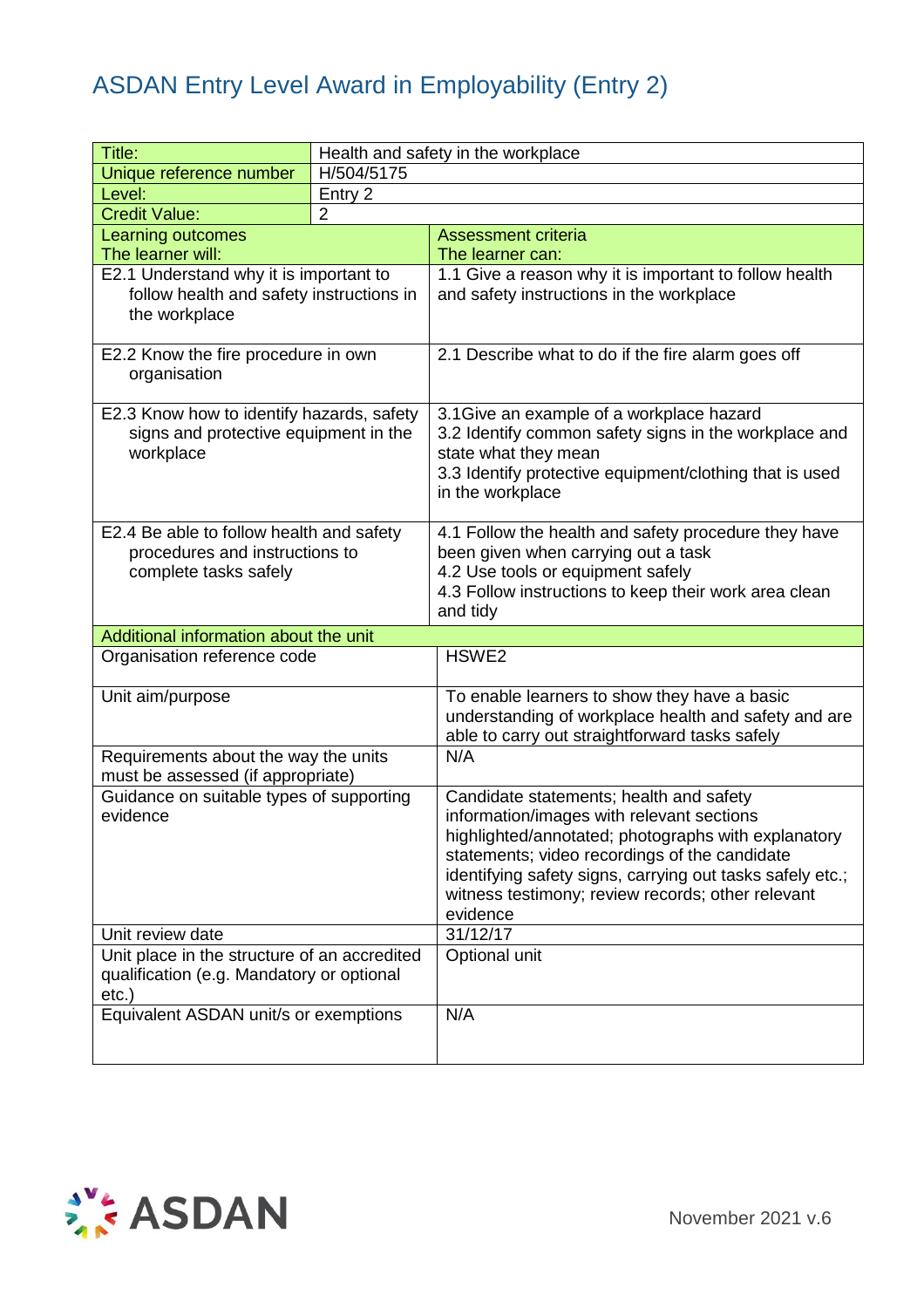| Title:                                       |                | Planning and reviewing learning                            |
|----------------------------------------------|----------------|------------------------------------------------------------|
| Unique reference number                      | M/504/5213     |                                                            |
| Level:                                       | Entry 2        |                                                            |
| <b>Credit Value:</b>                         | $\overline{2}$ |                                                            |
| Learning outcomes                            |                | <b>Assessment criteria</b>                                 |
| The learner will:                            |                | The learner can:                                           |
| E2.1 Be able to identify their strengths and |                | 1.1 Identify their strengths                               |
| what they need to improve                    |                | 1.2 Identify what they need to improve                     |
|                                              |                | 1.3 Identify a priority area for improving their skills    |
| E2.2 Be able to identify a target and plan   |                | 2.1 Identify a target to work towards that will help       |
| how to meet it                               |                | improve their skills                                       |
|                                              |                | 2.2 Identify the steps to achieve the target               |
|                                              |                | 2.3 State who will support them in achieving the target    |
|                                              |                | 2.4 Identify a review date                                 |
| E2.3 Be able to follow given steps to meet   |                | 3.1 Carry out given activities to meet their targets       |
| their targets                                |                | 3.2 Identify what they have achieved                       |
| Additional information about the unit        |                |                                                            |
|                                              |                | PRLE2                                                      |
| Organisation reference code                  |                |                                                            |
| Unit aim/purpose                             |                | To enable learners to show they can actively engage in     |
|                                              |                | planning and reviewing their learning.                     |
| Requirements about the way the units         |                | N/A                                                        |
| must be assessed (if appropriate)            |                |                                                            |
| Guidance on suitable types of supporting     |                | Initial assessment documentation with relevant             |
| evidence                                     |                | sections highlighted/annotated; skills/qualities audit;    |
|                                              |                | test results; records of target setting discussions/review |
|                                              |                | records; action plan; observation records/witness          |
|                                              |                | testimony/video recording; other relevant evidence         |
| Unit review date                             |                | 31/12/17                                                   |
| Unit place in the structure of an accredited |                | Optional unit                                              |
| qualification (e.g. Mandatory or optional    |                |                                                            |
| etc.)                                        |                |                                                            |
| Equivalent ASDAN unit/s or exemptions        |                | Planning and reviewing learning E2 (Employability          |
|                                              |                | 2010, Diploma in Life Skills)                              |
|                                              |                | Planning and reviewing learning E3 (Employability          |
|                                              |                | 2010, Diploma in Life Skills)                              |
|                                              |                |                                                            |

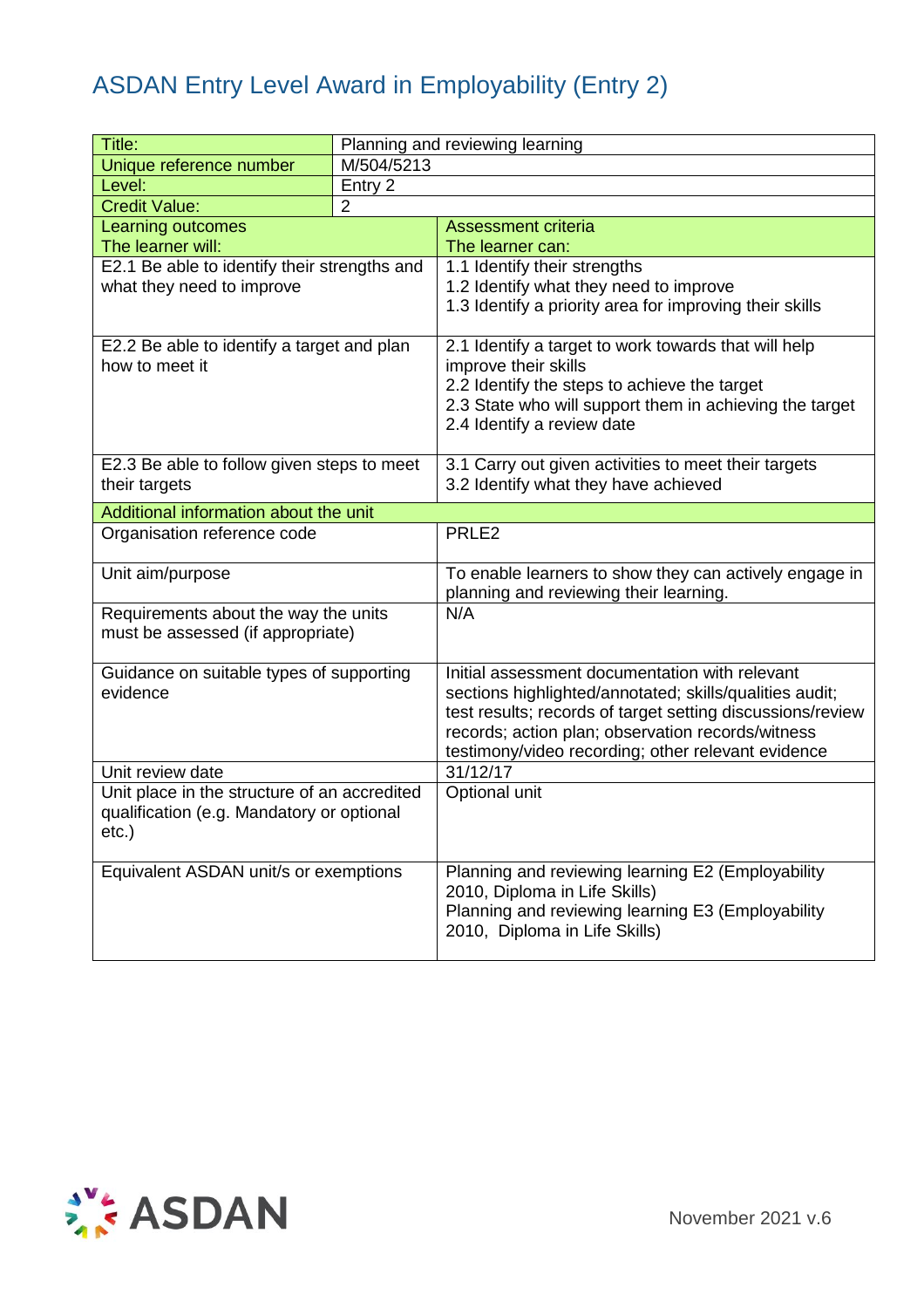| Title:                                                                                                |            | Rights and responsibilities in the workplace                                                                                                                                                                                                                                                                                                                                          |
|-------------------------------------------------------------------------------------------------------|------------|---------------------------------------------------------------------------------------------------------------------------------------------------------------------------------------------------------------------------------------------------------------------------------------------------------------------------------------------------------------------------------------|
| Unique reference number                                                                               | F/504/5216 |                                                                                                                                                                                                                                                                                                                                                                                       |
| Level:                                                                                                | Entry 2    |                                                                                                                                                                                                                                                                                                                                                                                       |
| <b>Credit Value:</b>                                                                                  | 1          |                                                                                                                                                                                                                                                                                                                                                                                       |
| <b>Learning outcomes</b>                                                                              |            | <b>Assessment criteria</b>                                                                                                                                                                                                                                                                                                                                                            |
| The learner will:                                                                                     |            | The learner can:                                                                                                                                                                                                                                                                                                                                                                      |
| E2.1 Understand that employees have                                                                   |            | 1.1 Give examples of the rights an employee has at                                                                                                                                                                                                                                                                                                                                    |
| rights in the workplace                                                                               |            | work<br>1.2 Identify who could help with problems at work to do<br>with employee rights                                                                                                                                                                                                                                                                                               |
| E2.2 Understand that employees have                                                                   |            | 2.1 List the main responsibilities an employee has at                                                                                                                                                                                                                                                                                                                                 |
| responsibilities in the workplace                                                                     |            | work                                                                                                                                                                                                                                                                                                                                                                                  |
|                                                                                                       |            | 2.2 State how an employee gets information about their<br>responsibilities in the workplace                                                                                                                                                                                                                                                                                           |
| Additional information about the unit                                                                 |            |                                                                                                                                                                                                                                                                                                                                                                                       |
| Organisation reference code                                                                           |            | RRWE <sub>2</sub>                                                                                                                                                                                                                                                                                                                                                                     |
| Unit aim/purpose                                                                                      |            | To enable learners to show they have an<br>understanding that employees have rights and<br>responsibilities in the workplace and that they know<br>about sources of information and support relating to<br>rights and responsibilities                                                                                                                                                |
| Requirements about the way the units<br>must be assessed (if appropriate)                             |            | N/A                                                                                                                                                                                                                                                                                                                                                                                   |
| Guidance on suitable types of supporting<br>evidence                                                  |            | Training agreement/contract of employment; codes of<br>practice and/or procedures with relevant sections<br>annotated/highlighted; materials from induction or other<br>training with relevant sections annotated/highlighted;<br>organisational handbook with relevant sections<br>annotated/highlighted; contact details for sources of<br>help and advice; other relevant evidence |
| Unit review date                                                                                      |            | 31/12/17                                                                                                                                                                                                                                                                                                                                                                              |
| Unit place in the structure of an accredited<br>qualification (e.g. Mandatory or optional<br>$etc.$ ) |            | Optional unit                                                                                                                                                                                                                                                                                                                                                                         |
| Equivalent ASDAN unit/s or exemptions                                                                 |            | Rights and responsibilities at work E2 or E3<br>(Employability 2010)<br>Rights and responsibilities at work E2 or E3 (Diploma<br>in Life Skills)                                                                                                                                                                                                                                      |

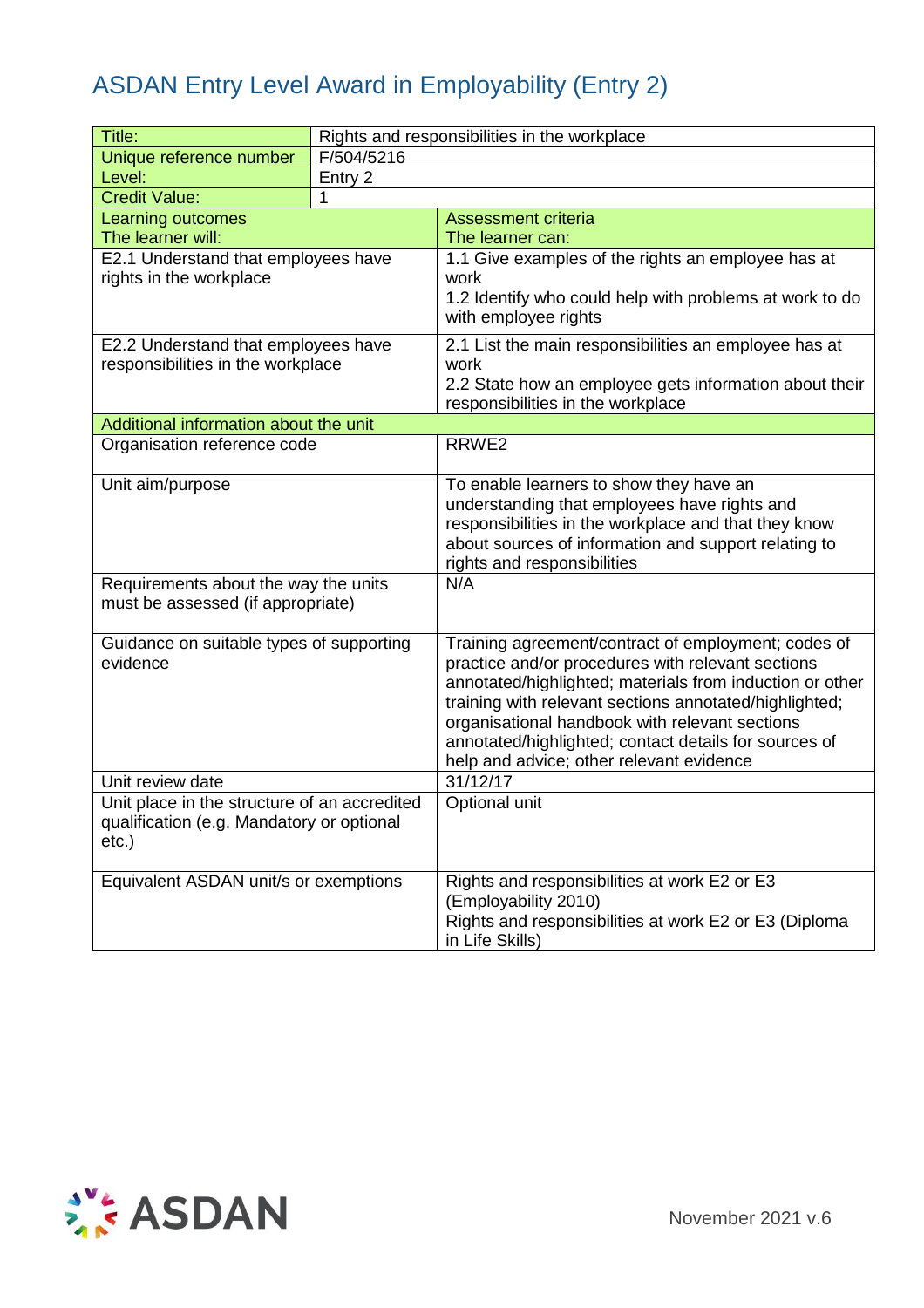| Title:                                                                                                |                     | Tackling problems at work                                                                                                                                                                                                                       |  |
|-------------------------------------------------------------------------------------------------------|---------------------|-------------------------------------------------------------------------------------------------------------------------------------------------------------------------------------------------------------------------------------------------|--|
| Unique reference number                                                                               |                     | A/504/5229                                                                                                                                                                                                                                      |  |
| Level:                                                                                                | Entry 2             |                                                                                                                                                                                                                                                 |  |
| Credit value:                                                                                         |                     |                                                                                                                                                                                                                                                 |  |
| Learning outcomes                                                                                     | Assessment criteria |                                                                                                                                                                                                                                                 |  |
| The learner will:                                                                                     | The learner can:    |                                                                                                                                                                                                                                                 |  |
| E2.1 Be able to follow a given                                                                        |                     | 1.1 Identify a straightforward problem that they might meet at work                                                                                                                                                                             |  |
| procedure in response to a                                                                            |                     | 1.2 State why the problem needs to be tackled                                                                                                                                                                                                   |  |
| problem                                                                                               |                     | 1.3 Tackle the problem using a given procedure                                                                                                                                                                                                  |  |
| Additional information about the unit                                                                 |                     |                                                                                                                                                                                                                                                 |  |
| Organisation reference code                                                                           |                     | TPWE <sub>2</sub>                                                                                                                                                                                                                               |  |
|                                                                                                       |                     |                                                                                                                                                                                                                                                 |  |
| Unit aim/purpose                                                                                      |                     | To enable learners to show they recognise the sort of<br>problems they might meet in a place of work and that<br>they can tackle a problem following a given procedure                                                                          |  |
| Requirements about the way the units<br>must be assessed (if appropriate)                             |                     | N/A                                                                                                                                                                                                                                             |  |
| Guidance on suitable types of supporting<br>evidence                                                  |                     | Activity log/diary/learning log; photographic evidence<br>with explanatory statements; observation<br>records/witness testimony/video recording; product<br>evidence arising from the candidate's particular task/s;<br>other relevant evidence |  |
| Unit review date                                                                                      |                     | 31/12/17                                                                                                                                                                                                                                        |  |
| Unit place in the structure of an accredited<br>qualification (e.g. Mandatory or optional<br>$etc.$ ) |                     | Optional unit                                                                                                                                                                                                                                   |  |
| Equivalent ASDAN unit/s or exemptions                                                                 |                     | Tackling problems E3 (Employability 2010)<br>Tackling problems E3 (Diploma in Life Skills)                                                                                                                                                      |  |

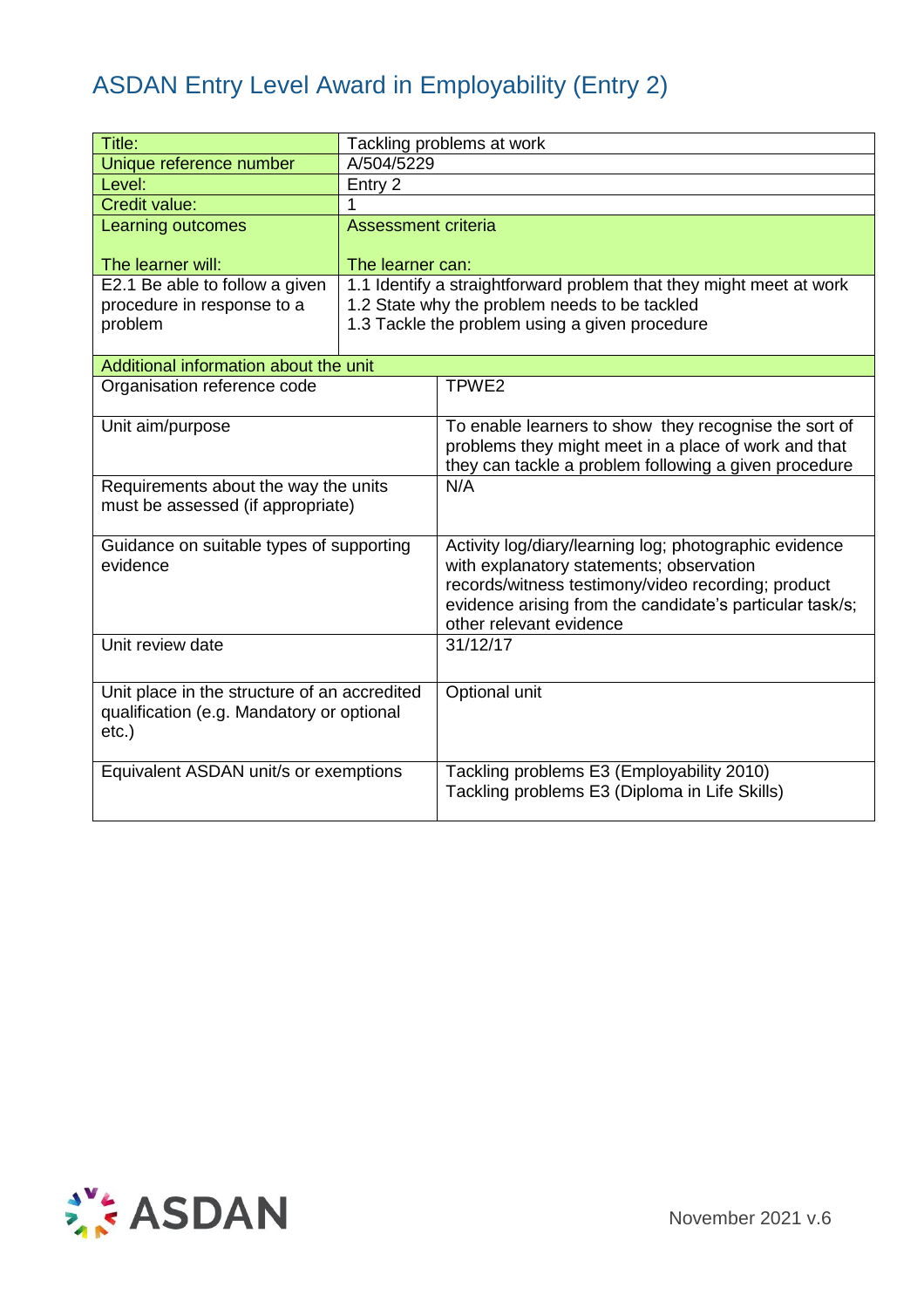| Title:<br>Title:                                                                           | <u>Fravelling to work</u><br>עסודות <u>איש (Porking</u> |                                                                                                                                                                    |
|--------------------------------------------------------------------------------------------|---------------------------------------------------------|--------------------------------------------------------------------------------------------------------------------------------------------------------------------|
| Unique reference number                                                                    | 750475256                                               |                                                                                                                                                                    |
| Level:                                                                                     | <del>E'nťrý 2</del>                                     |                                                                                                                                                                    |
| <b>Credit Value:</b>                                                                       |                                                         |                                                                                                                                                                    |
| Learning outcomes                                                                          |                                                         | coocomont oritorio<br><b>Assessment criteria</b>                                                                                                                   |
| The learner will:                                                                          |                                                         | The learner can:                                                                                                                                                   |
|                                                                                            |                                                         |                                                                                                                                                                    |
| E2:1 Drive the Incar appropriate way used<br>in a workplace<br>in a workplace              |                                                         |                                                                                                                                                                    |
|                                                                                            |                                                         |                                                                                                                                                                    |
|                                                                                            |                                                         |                                                                                                                                                                    |
| E2.2 Understand how to plan their journey                                                  |                                                         | 2.1 Describe the rounders heir workplace                                                                                                                           |
| to arrive at work on time                                                                  |                                                         | 2.2 Ident Willial Shumbar for their travel to work if<br>approphlatexamples of measurements that might be                                                          |
|                                                                                            |                                                         | 2.33State the first largy have to be at work                                                                                                                       |
|                                                                                            |                                                         |                                                                                                                                                                    |
| E2.2 Be able to carry out basic calculations                                               |                                                         | 2.4 State how long the journey should take<br>  2.1 Identify the information needed to tackle a practical                                                          |
| E2:308 BBBCIG Haven COWBIRD ATTIVE                                                         |                                                         |                                                                                                                                                                    |
| on time                                                                                    |                                                         | is <u>who peed wind</u> a to leave home to arrive at work on<br>time Carry out simple calculations to tackle the number                                            |
|                                                                                            |                                                         |                                                                                                                                                                    |
|                                                                                            |                                                         | 3Problembr help or support with travelling to their<br>workblaee if help the usual make sense                                                                      |
|                                                                                            |                                                         | 3.34 Stole MALIP & GRHIS BORD an appropriate                                                                                                                       |
|                                                                                            |                                                         | method                                                                                                                                                             |
| Additional information about the unit                                                      |                                                         |                                                                                                                                                                    |
| Organisation reference code                                                                |                                                         | <b>AAGAGASES</b> 2                                                                                                                                                 |
| Additional information about the unit                                                      |                                                         |                                                                                                                                                                    |
| UnganisterPerence code                                                                     |                                                         | <b>To enable learners to show they have an</b><br>understanding of how numbers are used in a workplace                                                             |
|                                                                                            |                                                         |                                                                                                                                                                    |
| Unit aim/purpose                                                                           |                                                         | TO EMBIDY THEY EAD SAUW THEY UNDER BEING THOM FO                                                                                                                   |
| Requirements about the way the units                                                       |                                                         | tasklanere tigal gy taken med a serive on time for                                                                                                                 |
| Redurements and if mental intervision                                                      |                                                         | Weworking day<br>N/A                                                                                                                                               |
|                                                                                            |                                                         |                                                                                                                                                                    |
| must be assessed (if appropriate)<br>Guidance on suitable types of supporting              |                                                         | Candidate's rough notes and statements; source                                                                                                                     |
| <b>CURETHE on suitable types of supporting</b>                                             |                                                         | Caterials such as price lists Minriou Eatalogues with                                                                                                              |
| evidence                                                                                   |                                                         | Canudate statements, indicated in the statements;<br>Walls heet sangs! ecopies of Washfall United Steep Card,<br>Rediscussions, obseixation from de withes witness |
|                                                                                            |                                                         |                                                                                                                                                                    |
|                                                                                            |                                                         |                                                                                                                                                                    |
|                                                                                            |                                                         | testimeny; review records; other relevant evidence                                                                                                                 |
| <b>HULL LEATEM HELE</b>                                                                    |                                                         | 31/13/17                                                                                                                                                           |
| Unit place in the structure of an accredited                                               |                                                         | Optional unit                                                                                                                                                      |
| qualification (e.g. Mandatory or optional<br>Lipit place in the structure of an accredited |                                                         | Optional unit                                                                                                                                                      |
| qualification (e.g. Mandatory or optional                                                  |                                                         |                                                                                                                                                                    |
|                                                                                            |                                                         | Tackling number problems E3 (Employability 2010)                                                                                                                   |
| EGuivalent ASDAN unit/s or exemptions                                                      |                                                         | E2 or E3 Functional Mathematics                                                                                                                                    |
| Equivalent ASDAN unit/s or exemptions                                                      |                                                         | N/A                                                                                                                                                                |
|                                                                                            |                                                         |                                                                                                                                                                    |
|                                                                                            |                                                         |                                                                                                                                                                    |

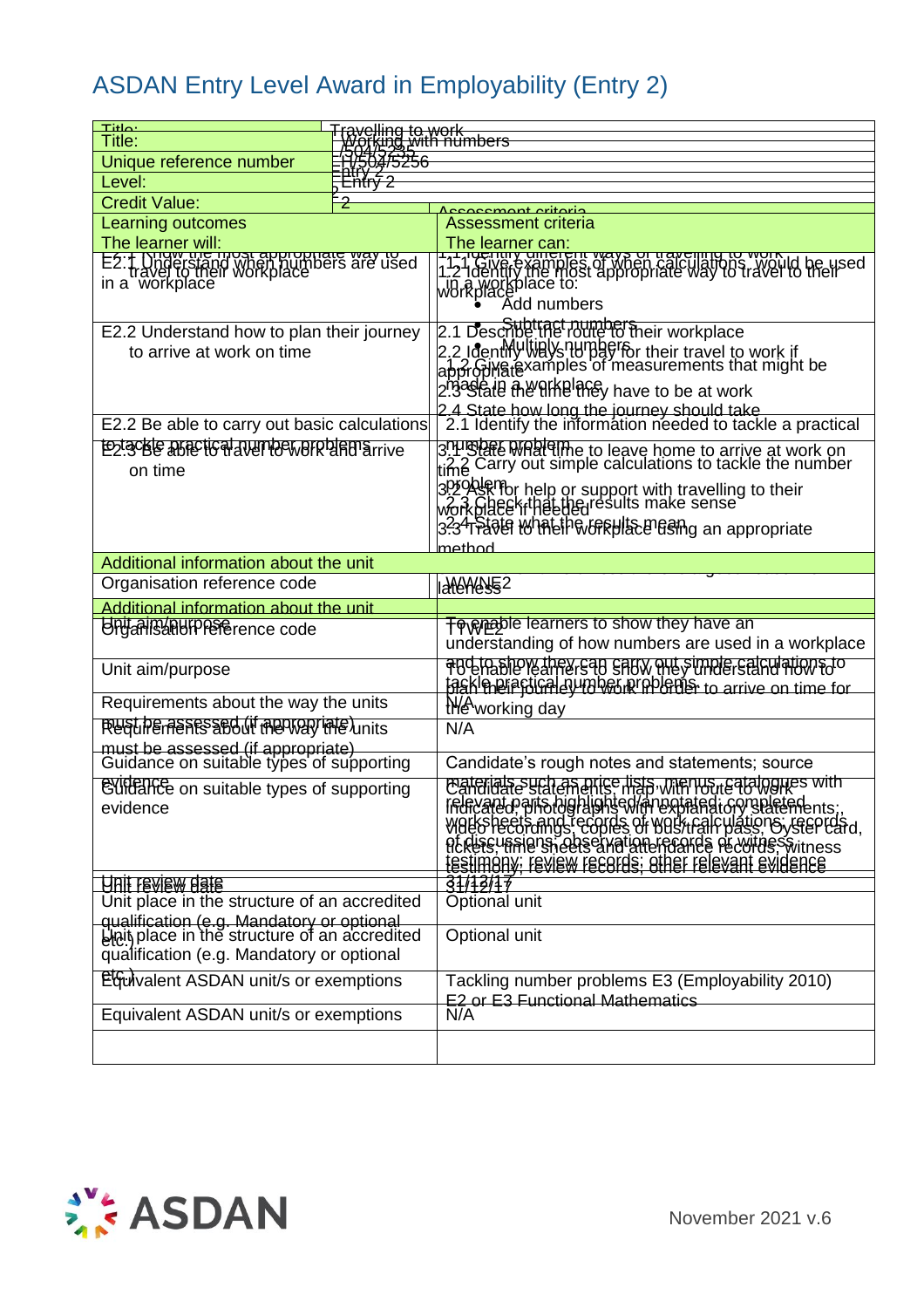| Title:                                       | Working with others        |                                                        |
|----------------------------------------------|----------------------------|--------------------------------------------------------|
| Unique reference number                      | F/504/5247                 |                                                        |
| Level:                                       | Entry 2                    |                                                        |
| Credit value:                                | $\overline{2}$             |                                                        |
| <b>Learning outcomes</b>                     | <b>Assessment criteria</b> |                                                        |
|                                              |                            |                                                        |
| The learner will:                            | The learner can:           |                                                        |
| E2.1 Be able to prepare for                  |                            | 1.1 List the ground rules for working with others      |
| working with others                          |                            | 1.2 State what the group is working towards            |
|                                              |                            | 1.3 State what they are going to do                    |
| E2.2 Be able to meet their                   |                            | 2.1 Carry out own task/s when working with others      |
| responsibilities when working                |                            | 2.2 Ask for help or support when needed                |
| with others                                  |                            | 2.3 State what went well in own task/s                 |
|                                              |                            | 2.4 State what went less well in own task/s            |
|                                              |                            |                                                        |
| Additional information about the unit        |                            |                                                        |
| Organisation reference code                  |                            | WWOE2                                                  |
| Unit aim/purpose                             |                            | To enable learners to show they can actively engage in |
|                                              |                            | preparing to work with others and that they can meet   |
|                                              |                            | their responsibilities and review their own work.      |
| Requirements about the way the units         |                            | N/A                                                    |
| must be assessed (if appropriate)            |                            |                                                        |
|                                              |                            |                                                        |
| Guidance on suitable types of supporting     |                            | Records of planning the activity; activity             |
| evidence                                     |                            | log/diary/learning log; photographic evidence with     |
|                                              |                            | explanatory statements; witness statements from        |
|                                              |                            | tutors/peers; review records; product evidence arising |
|                                              |                            | from the candidate's particular task/s; other relevant |
|                                              |                            | evidence                                               |
| Unit review date                             |                            | 31/12/17                                               |
| Unit place in the structure of an accredited |                            | Optional unit                                          |
| qualification (e.g. Mandatory or optional    |                            |                                                        |
| $etc.$ )                                     |                            |                                                        |
| Equivalent ASDAN unit/s or exemptions        |                            | Working as part of a group E2 or E3 (PSD, Diploma in   |
|                                              |                            | Life Skills)                                           |
|                                              |                            | Introduction to working with others E2 or E3           |
|                                              |                            | (Employability 2010)                                   |